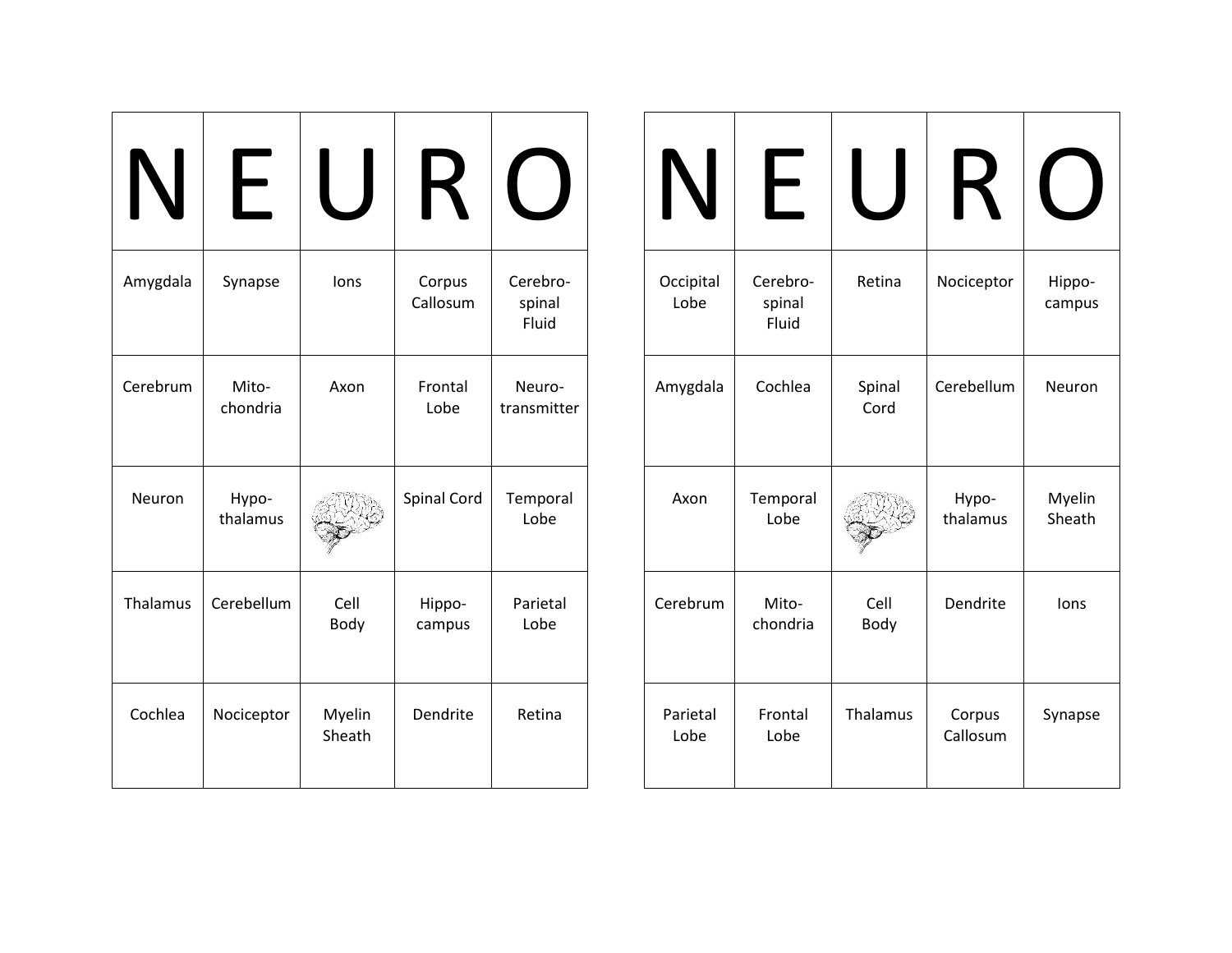| Thalamus           | Occipital<br>Lobe  | Neuro-<br>transmitter | Dendrite          | Frontal<br>Lobe          |
|--------------------|--------------------|-----------------------|-------------------|--------------------------|
| Myelin<br>Sheath   | Axon               | Retina                | Hippo-<br>campus  | Amygdala                 |
| <b>Spinal Cord</b> | Hypo-<br>thalamus  |                       | Parietal<br>Lobe  | Cerebro-<br>spinal Fluid |
| Nociceptor         | Corpus<br>Callosum | Cerebrum              | Neuron            | lons                     |
| Cerebellum         | Cell<br>Body       | Cochlea               | Mito-<br>chondria | Synapse                  |

| IV                          |                       |                  |                   |                    |
|-----------------------------|-----------------------|------------------|-------------------|--------------------|
| Neuron                      | Amygdala              | Spinal<br>Cord   | Dendrite          | Retina             |
| Cerebro-<br>spinal<br>Fluid | Cerebrum              | Synapse          | Frontal<br>Lobe   | Nociceptor         |
| Cell<br>Body                | Neuro-<br>transmitter |                  | Hippo-<br>campus  | Parietal<br>Lobe   |
| Thalamus                    | Axon                  | Temporal<br>Lobe | Occipital<br>Lobe | Corpus<br>Callosum |
| lons                        | Hypo-<br>thalamus     | Cochlea          | Myelin<br>Sheath  | Cerebellum         |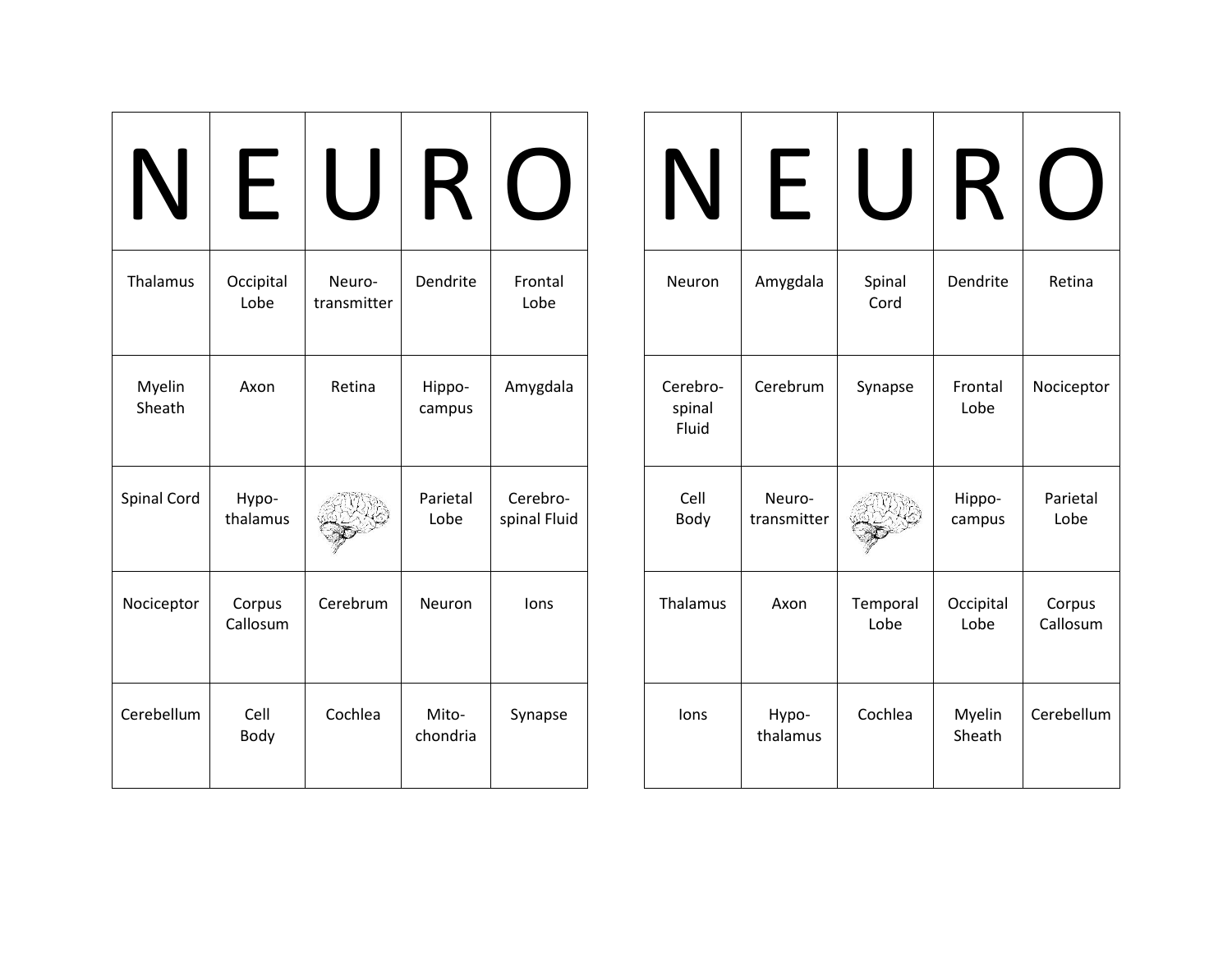| Axon       | Cerebro-<br>spinal Fluid | Neuron            | Cell<br>Body      | Occipital<br>Lobe     |
|------------|--------------------------|-------------------|-------------------|-----------------------|
| Cerebrum   | Myelin<br>Sheath         | Retina            | Synapse           | Neuro-<br>transmitter |
| Cochlea    | Thalamus                 |                   | Mito-<br>chondria | Amygdala              |
| Cerebellum | Parietal<br>Lobe         | lons              | Temporal<br>Lobe  | Spinal<br>Cord        |
| Nociceptor | Corpus<br>Callosum       | Hypo-<br>thalamus | Dendrite          | Frontal<br>Lobe       |

| IN                | ┣                     |          |                             |                   |
|-------------------|-----------------------|----------|-----------------------------|-------------------|
| Hypo-<br>thalamus | Neuro-<br>transmitter | Dendrite | Corpus<br>Callosum          | lons              |
| Neuron            | Axon                  | Thalamus | Cerebro-<br>spinal<br>Fluid | Amygdala          |
| Frontal<br>Lobe   | Nociceptor            |          | Parietal<br>Lobe            | Spinal<br>Cord    |
| Myelin<br>Sheath  | Hippo-<br>campus      | Retina   | Synapse                     | Mito-<br>chondria |
| Cerebrum          | Cell<br>Body          | Cochlea  | Temporal<br>Lobe            | Occipital<br>Lobe |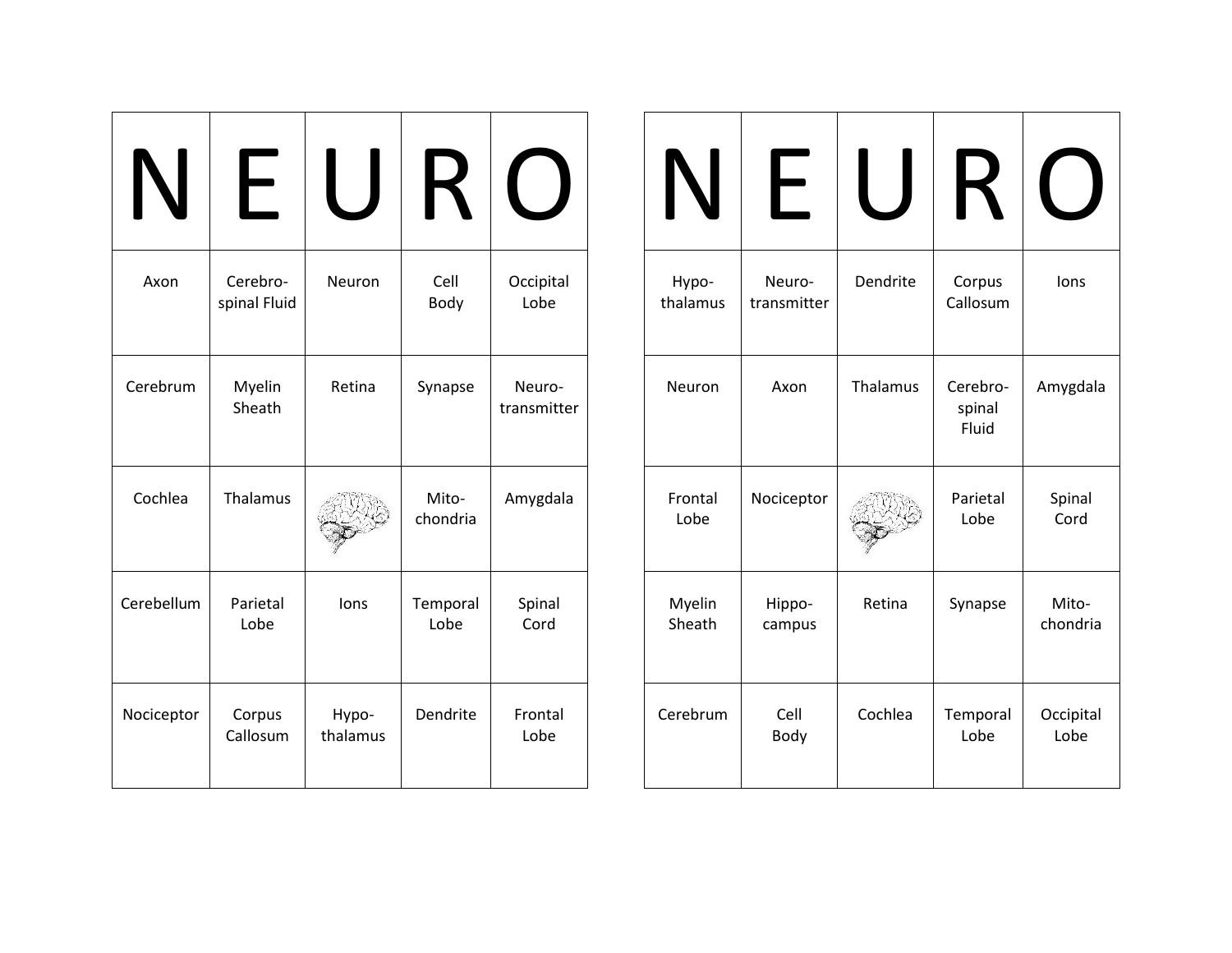| IV                          |                   |                       |                  |                   |
|-----------------------------|-------------------|-----------------------|------------------|-------------------|
| Cerebro-<br>spinal<br>Fluid | Thalamus          | Corpus<br>Callosum    | Cell<br>Body     | Nociceptor        |
| Amygdala                    | lons              | Cerebrum              | Synapse          | Neuron            |
| Retina                      | Dendrite          |                       | Temporal<br>Lobe | Hippo-<br>campus  |
| Myelin<br>Sheath            | Parietal<br>Lobe  | Neuro-<br>transmitter | Cere-<br>bellum  | Spinal<br>Cord    |
| Mito-<br>chondria           | Hypo<br>-thalamus | Frontal<br>Lobe       | Cochlea          | Occipital<br>Lobe |

| IN                | ┝                 |                    |                             |                       |
|-------------------|-------------------|--------------------|-----------------------------|-----------------------|
| Dendrite          | Cerebrum          | Corpus<br>Callosum | Retina                      | Cerebellum            |
| Spinal<br>Cord    | Synapse           | Parietal<br>Lobe   | Cerebro-<br>spinal<br>Fluid | Amygdala              |
| Mito-<br>chondria | lons              |                    | Cochlea                     | Frontal<br>Lobe       |
| Neuron            | Myelin<br>Sheath  | Cell<br>Body       | Hippo-<br>campus            | Thalamus              |
| Temporal<br>Lobe  | Hypo-<br>thalamus | Occipital<br>Lobe  | Axon                        | Neuro-<br>transmitter |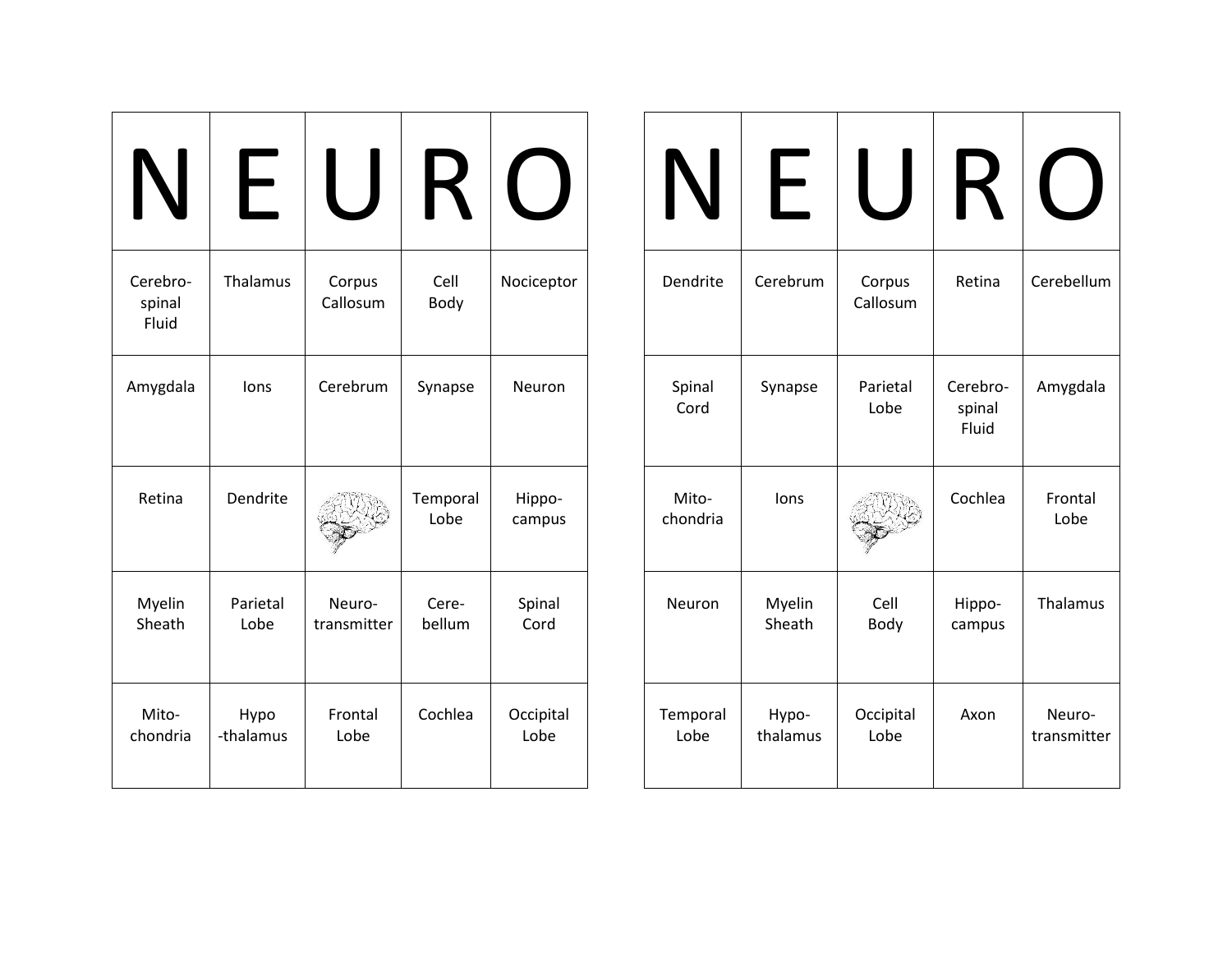| Dendrite         | Spinal<br>Cord    | Mito-<br>chondria     | lons              | Amygdala                    |
|------------------|-------------------|-----------------------|-------------------|-----------------------------|
| Temporal<br>Lobe | Myelin<br>Sheath  | Hippo-<br>campus      | Cell<br>Body      | Frontal<br>Lobe             |
| Nociceptor       | Occipital<br>Lobe |                       | Parietal<br>Lobe  | Thalamus                    |
| Neuron           | Cerebellum        | Retina                | Synapse           | Cerebro-<br>spinal<br>Fluid |
| Cerebrum         | Cochlea           | Neuro-<br>transmitter | Hypo-<br>thalamus | Corpus<br>Callosum          |

| N                  |                   |                       | K                           |                   |
|--------------------|-------------------|-----------------------|-----------------------------|-------------------|
| Cerebrum           | Hypo-<br>thalamus | Neuron                | Cerebro-<br>spinal<br>Fluid | Mito-<br>chondria |
| Corpus<br>Callosum | Thalamus          | Cochlea               | Cell<br>Body                | Nociceptor        |
| Parietal<br>Lobe   | Temporal<br>Lobe  |                       | Myelin<br>Sheath            | Retina            |
| Dendrite           | lons              | Synapse               | Frontal<br>Lobe             | Axon              |
| Spinal<br>Cord     | Occipital<br>Lobe | Neuro-<br>transmitter | Amygdala                    | Hippo-<br>campus  |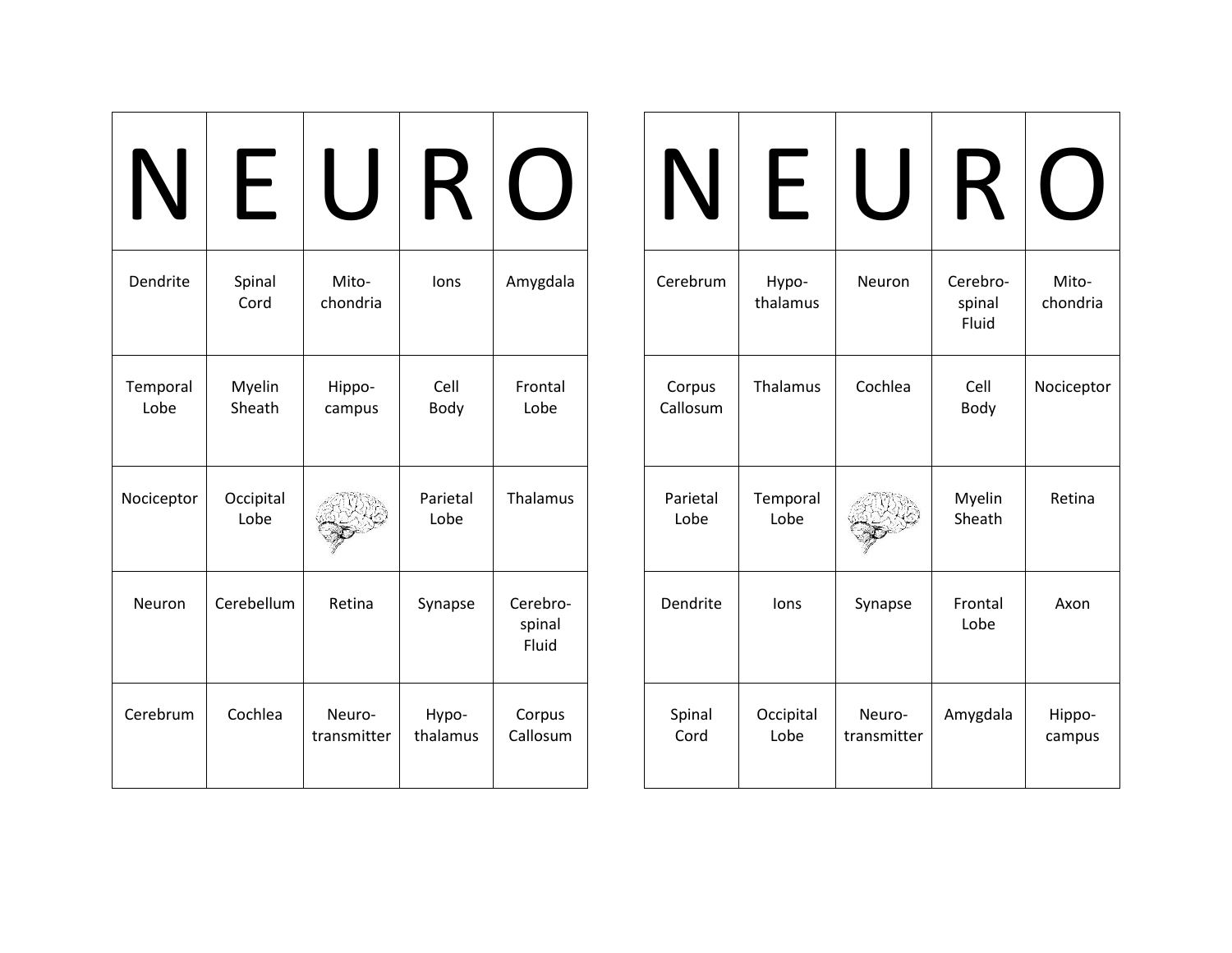|                    | $\overline{\phantom{0}}$ |                  |                   |                             |
|--------------------|--------------------------|------------------|-------------------|-----------------------------|
| lons               | Mito-<br>chondria        | Amygdala         | Cerebellum        | Neuro-<br>transmitter       |
| Occipital<br>Lobe  | Temporal<br>Lobe         | Frontal<br>Lobe  | Myelin<br>Sheath  | Cerebrum                    |
| Thalamus           | Dendrite                 |                  | Spinal<br>Cord    | Hippo-<br>campus            |
| Corpus<br>Callosum | Nociceptor               | Parietal<br>Lobe | Retina            | Synapse                     |
| Axon               | Cochlea                  | Neuron           | Hypo-<br>thalamus | Cerebro-<br>spinal<br>Fluid |

| $\mathsf{N}$      | ┝                     |                             | К                  |                  |
|-------------------|-----------------------|-----------------------------|--------------------|------------------|
| Neuron            | Dendrite              | lons                        | Retina             | Myelin<br>Sheath |
| Amygdala          | Hypo-<br>thalamus     | Cerebro-<br>spinal<br>Fluid | Spinal<br>Cord     | Nociceptor       |
| Cochlea           | Synapse               |                             | Corpus<br>Callosum | Cerebellum       |
| Axon              | Neuro-<br>transmitter | Mito-<br>chondria           | Frontal<br>Lobe    | Cell<br>Body     |
| Occipital<br>Lobe | Parietal<br>Lobe      | Temporal<br>Lobe            | Cerebrum           | Hippo-<br>campus |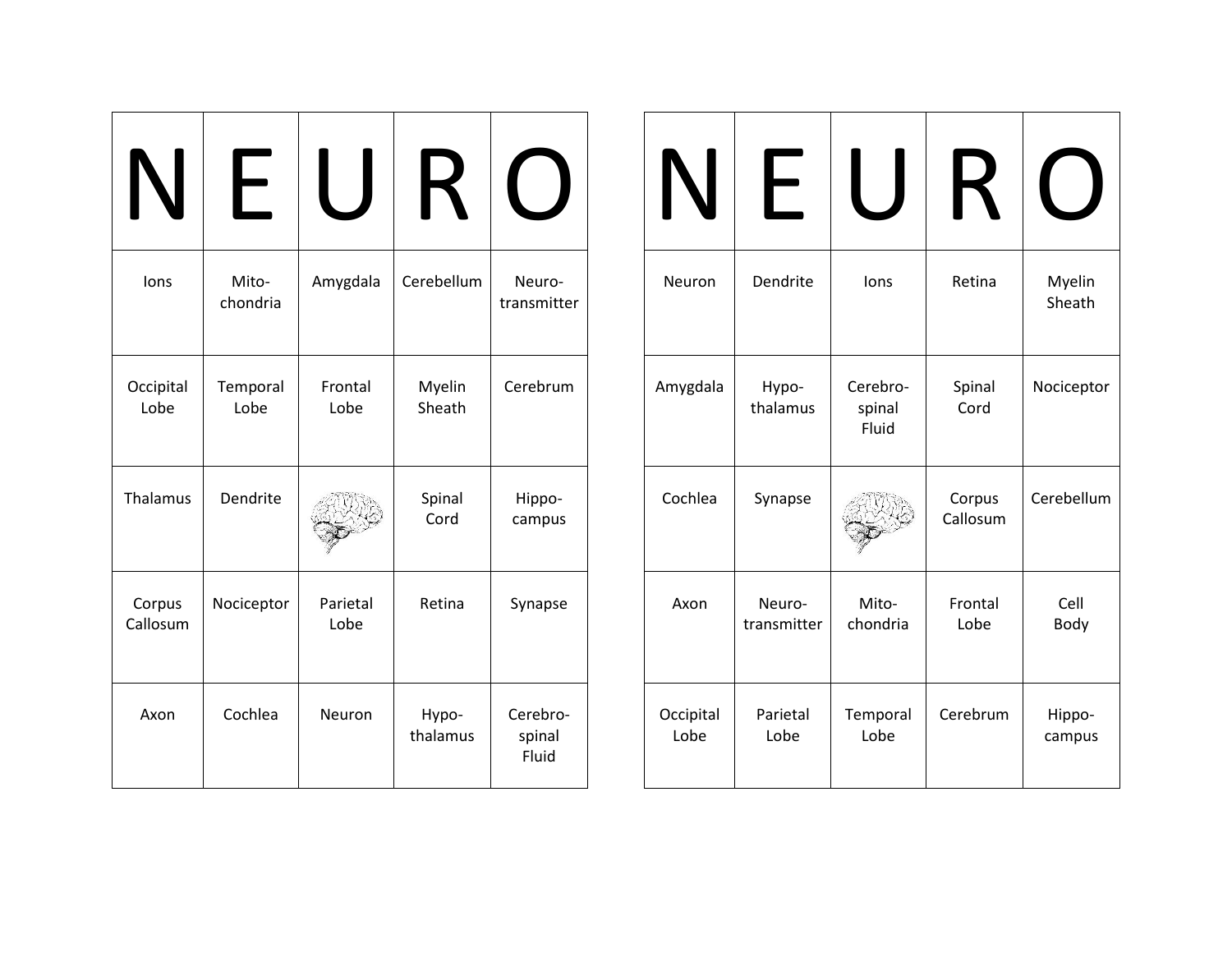| Myelin<br>Sheath      | Thalamus         | Nociceptor       | Dendrite           | Cerebro-<br>spinal<br>Fluid |
|-----------------------|------------------|------------------|--------------------|-----------------------------|
| Amygdala              | Synapse          | Retina           | Mito-<br>chondria  | Occipital<br>Lobe           |
| Neuron                | Cochlea          |                  | Cell<br>Body       | Axon                        |
| lons                  | Cerebrum         | Spinal<br>Cord   | Hippo-<br>campus   | Hypo-<br>thalamus           |
| Neuro-<br>transmitter | Temporal<br>Lobe | Parietal<br>Lobe | Corpus<br>Callosum | Cerebellum                  |

| IV               | $\blacksquare$              |                   | K                  |                  |
|------------------|-----------------------------|-------------------|--------------------|------------------|
| Temporal<br>Lobe | Thalamus                    | Nociceptor        | Corpus<br>Callosum | Cerebrum         |
| Cochlea          | Neuro-<br>transmitter       | Amygdala          | Frontal<br>Lobe    | Retina           |
| lons             | Myelin<br>Sheath            |                   | Spinal<br>Cord     | Dendrite         |
| Cell<br>Body     | Parietal<br>Lobe            | Axon              | Synapse            | Cerebellum       |
| Neuron           | Cerebro-<br>spinal<br>Fluid | Hypo-<br>thalamus | Mito-<br>chondria  | Hippo-<br>campus |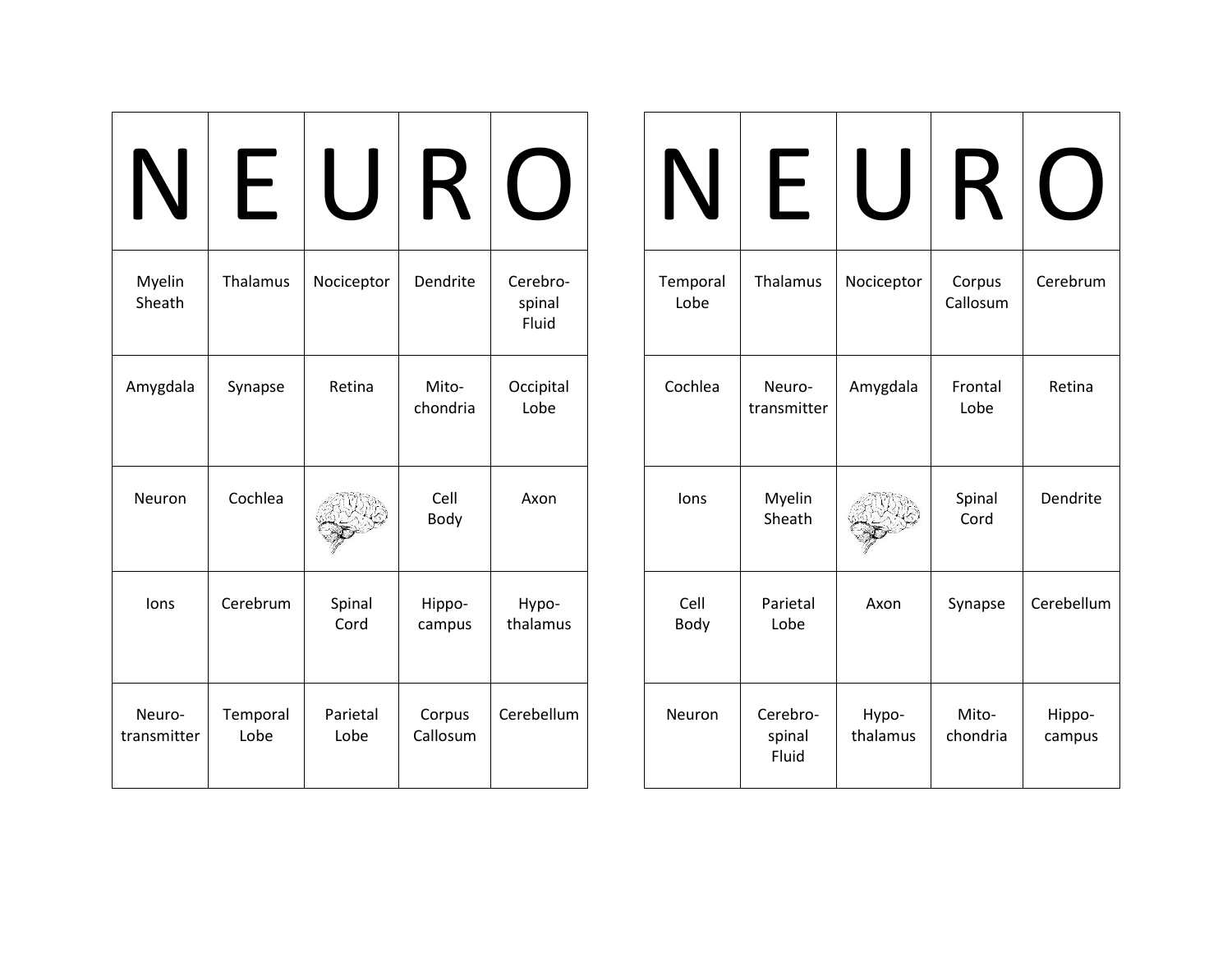| 1 \                   |                             |                   |                   |                    |
|-----------------------|-----------------------------|-------------------|-------------------|--------------------|
| Neuro-<br>transmitter | Cerebrum                    | Axon              | Spinal<br>Cord    | Corpus<br>Callosum |
| Cell<br>Body          | Nociceptor                  | Hypo-<br>thalamus | Mito-<br>chondria | Amygdala           |
| Neuron                | Cerebro-<br>spinal<br>Fluid |                   | Hippo-<br>campus  | Thalamus           |
| Synapse               | Cochlea                     | Occipital<br>Lobe | Cerebellum        | lons               |
| Dendrite              | Frontal<br>Lobe             | Parietal<br>Lobe  | Myelin<br>Sheath  | Temporal<br>Lobe   |

|                   | $\overline{\phantom{0}}$ |                             | K                |                   |
|-------------------|--------------------------|-----------------------------|------------------|-------------------|
| Occipital<br>Lobe | Hypo-<br>thalamus        | Parietal<br>Lobe            | Cochlea          | Neuron            |
| Temporal<br>Lobe  | lons                     | Corpus<br>Callosum          | Thalamus         | Myelin<br>Sheath  |
| Synapse           | Spinal<br>Cord           |                             | Hippo-<br>campus | Frontal<br>Lobe   |
| Nociceptor        | Amygdala                 | Neuro-<br>transmitter       | Axon             | Mito-<br>chondria |
| Cerebrum          | Cell<br>Body             | Cerebro-<br>spinal<br>Fluid | Dendrite         | Retina            |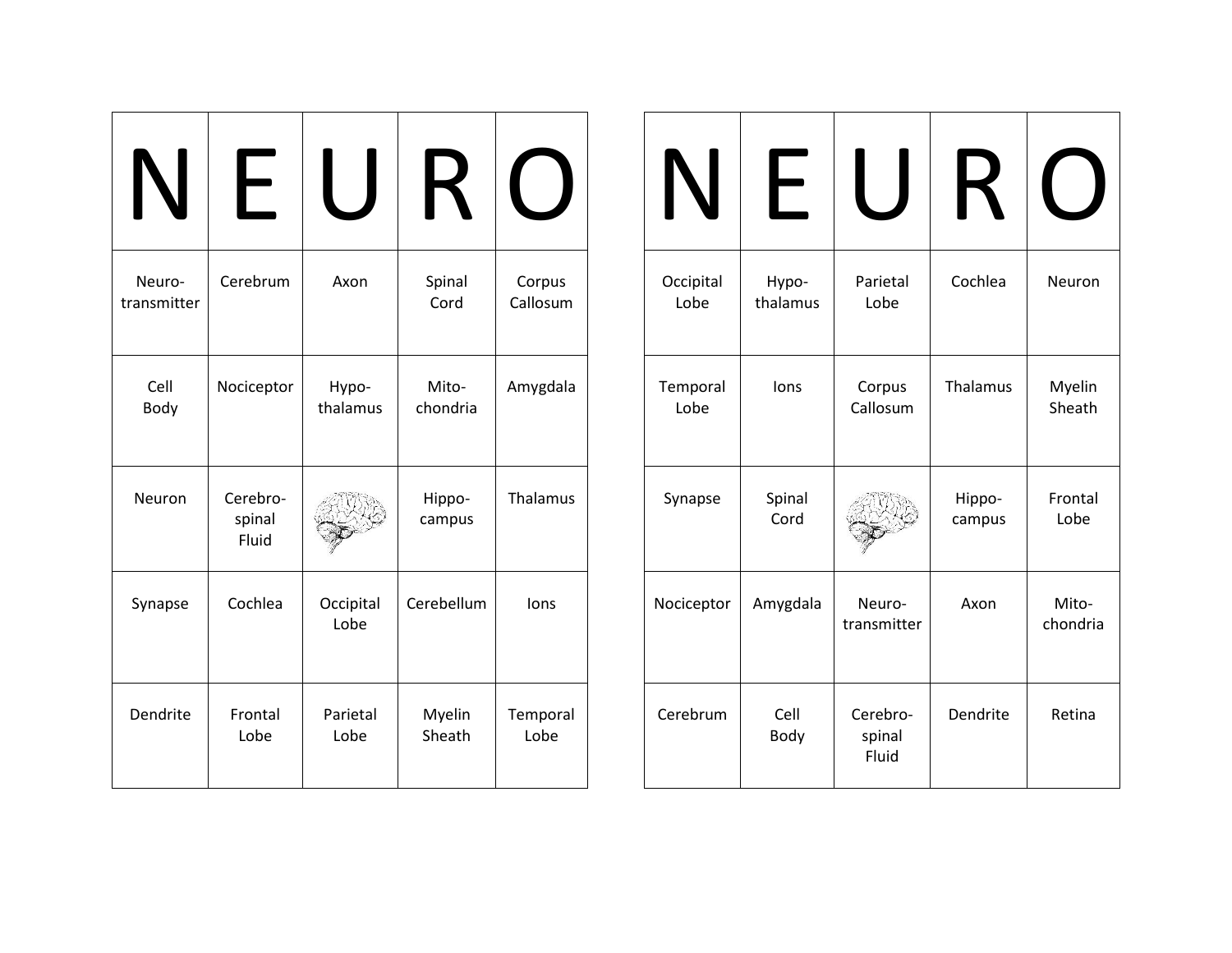| Thalamus           | Cell<br>Body             | Frontal<br>Lobe  | Neuro-<br>transmitter | Dendrite          |
|--------------------|--------------------------|------------------|-----------------------|-------------------|
| Cochlea            | Temporal<br>Lobe         | Myelin<br>Sheath | Hypo-<br>thalamus     | Axon              |
| Spinal<br>Cord     | Cere-<br>bellum          |                  | lons                  | Synapse           |
| Retina             | Mito-<br>chondria        | Parietal<br>Lobe | Neuron                | Occipital<br>Lobe |
| Corpus<br>Callosum | Cerebro-<br>spinal Fluid | Hippo-<br>campus | Amygdala              | Cerebrum          |

| Retina             | Frontal<br>Lobe       | Axon       | Myelin<br>Sheath            | Parietal<br>Lobe  |
|--------------------|-----------------------|------------|-----------------------------|-------------------|
| Corpus<br>Callosum | Spinal<br>Cord        | Amygdala   | Cell<br>Body                | Hypo-<br>thalamus |
| Temporal<br>Lobe   | Mito-<br>chondria     |            | Hippo-<br>campus            | Cochlea           |
| Cerebrum           | Neuro-<br>transmitter | Nociceptor | Synapse                     | Dendrite          |
| Occipital<br>Lobe  | Neuron                | Thalamus   | Cerebro-<br>spinal<br>Fluid | lons              |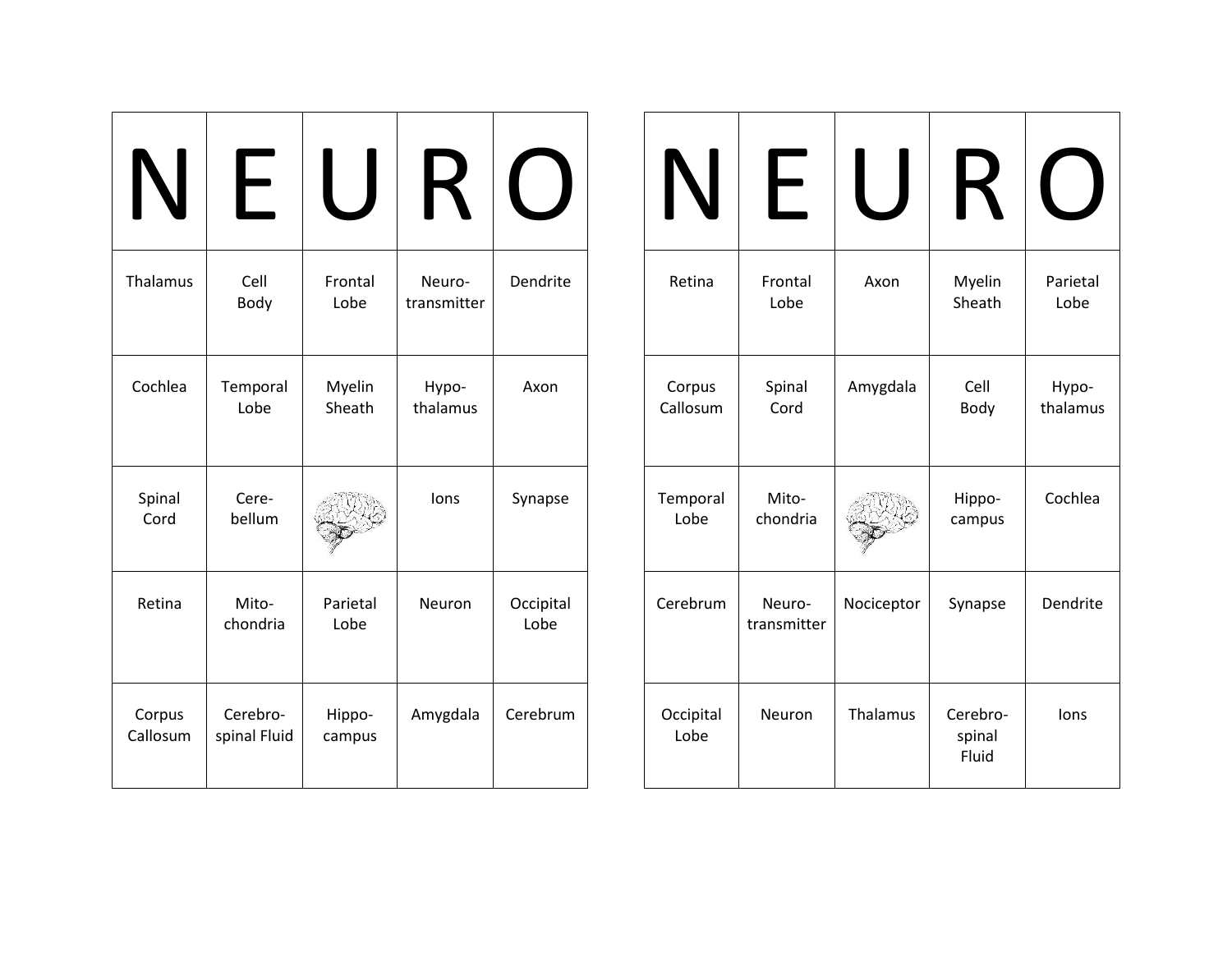|                    | H                 |                   | $\boldsymbol{\mathsf{R}}$   |                       |
|--------------------|-------------------|-------------------|-----------------------------|-----------------------|
| Corpus<br>Callosum | Cerebrum          | Temporal<br>Lobe  | Cerebro-<br>spinal<br>Fluid | Neuro-<br>transmitter |
| Hippo-<br>campus   | Mito-<br>chondria | Hypo-<br>thalamus | Cochlea                     | Cell<br>Body          |
| Synapse            | Amygdala          |                   | Parietal<br>Lobe            | Retina                |
| Frontal<br>Lobe    | Spinal<br>Cord    | Neuron            | lons                        | Dendrite              |
| Myelin<br>Sheath   | Cerebellum        | Axon              | Nociceptor                  | Thalamus              |

|                | ┝                     |                   | $\bm{\mathsf{R}}$           |                   |
|----------------|-----------------------|-------------------|-----------------------------|-------------------|
| Amygdala       | Occipital<br>Lobe     | Mito-<br>chondria | Temporal<br>Lobe            | Cerebrum          |
| Spinal<br>Cord | Axon                  | Nociceptor        | Corpus<br>Callosum          | Hypo-<br>thalamus |
| Cell<br>Body   | Hippo-<br>campus      |                   | Cerebellum                  | lons              |
| Dendrite       | Neuro-<br>transmitter | Cochlea           | Parietal<br>Lobe            | Retina            |
| Thalamus       | Synapse               | Myelin<br>Sheath  | Cerebro-<br>spinal<br>Fluid | Neuron            |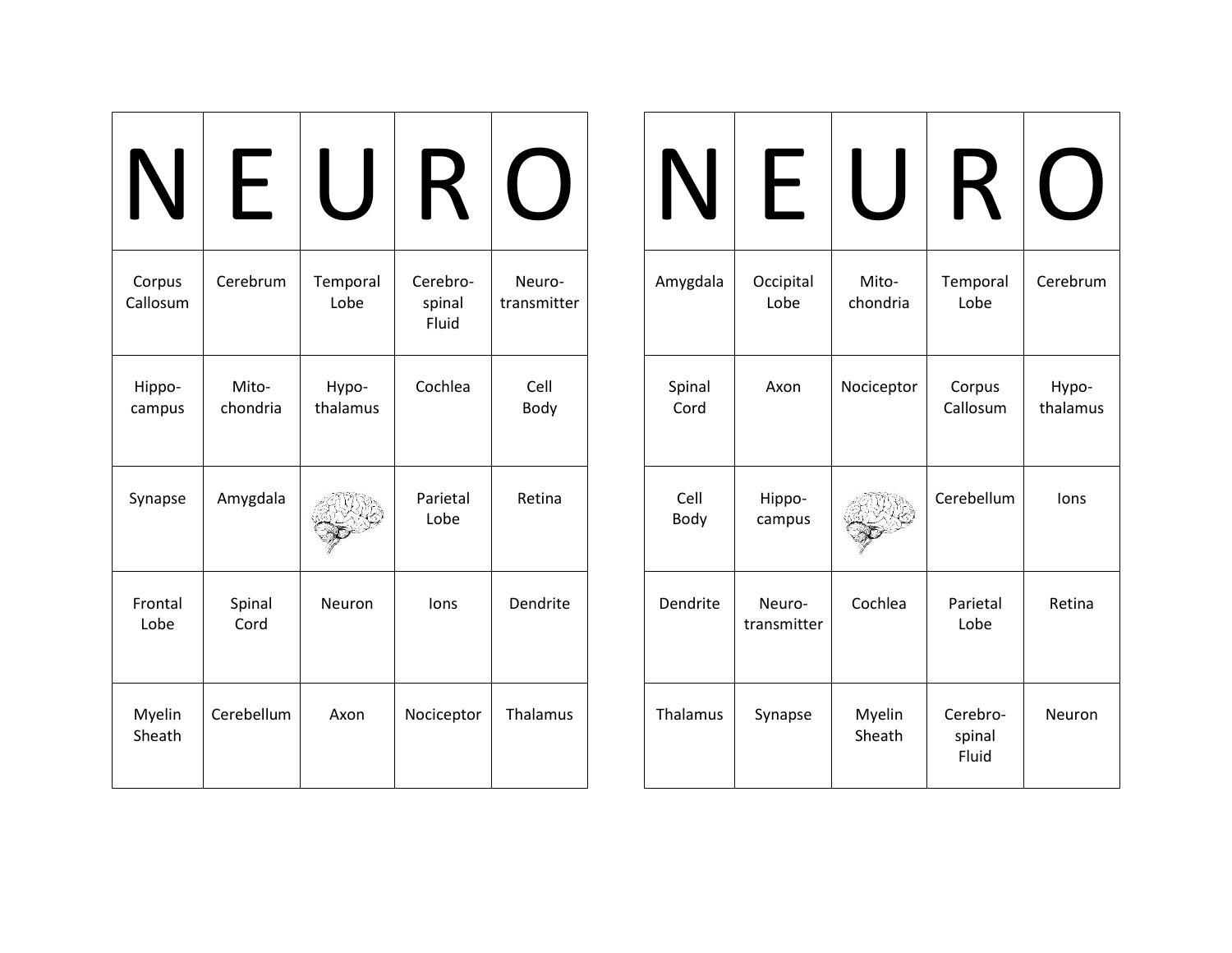|                       | ┝                 |                  | К                  |                             |
|-----------------------|-------------------|------------------|--------------------|-----------------------------|
| Cerebellum            | Retina            | Dendrite         | Corpus<br>Callosum | Cochlea                     |
| lons                  | Thalamus          | Parietal<br>Lobe | Nociceptor         | Synapse                     |
| Spinal<br>Cord        | Myelin<br>Sheath  |                  | Axon               | Amygdala                    |
| Neuron                | Temporal<br>Lobe  | Frontal<br>Lobe  | Occipital<br>Lobe  | Cell<br>Body                |
| Neuro-<br>transmitter | Mito-<br>chondria | Hippo-<br>campus | Hypo-<br>thalamus  | Cerebro-<br>spinal<br>Fluid |

| Hippo-<br>campus  | Cere-<br>bellum    | Parietal<br>Lobe            | Temporal<br>Lobe  | Cerebrum              |
|-------------------|--------------------|-----------------------------|-------------------|-----------------------|
| Cochlea           | Dendrite           | Cerebro-<br>spinal<br>Fluid | Amygdala          | Spinal<br>Cord        |
| Myelin<br>Sheath  | Cell<br>Body       |                             | Synapse           | Mito-<br>chondria     |
| Thalamus          | Corpus<br>Callosum | Axon                        | Neuron            | Neuro-<br>transmitter |
| Occipital<br>Lobe | lons               | Frontal<br>Lobe             | Hypo-<br>thalamus | Retina                |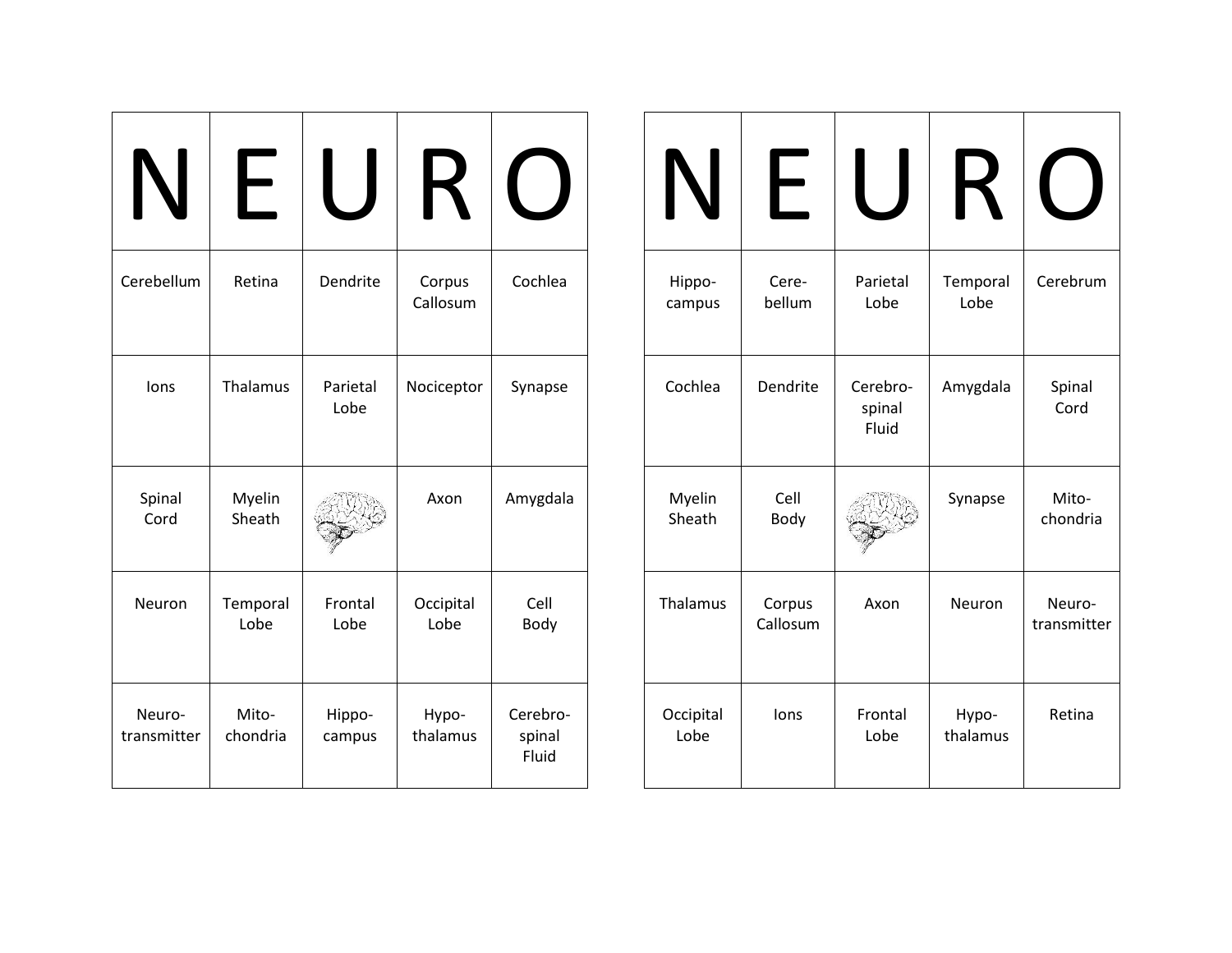| N                 | ┝                           |                    | К                     |                  |
|-------------------|-----------------------------|--------------------|-----------------------|------------------|
| Cerebellum        | Nociceptor                  | Axon               | Hypo-<br>thalamus     | Myelin<br>Sheath |
| Occipital<br>Lobe | Dendrite                    | Corpus<br>Callosum | Thalamus              | Temporal<br>Lobe |
| Cerebrum          | Mito-<br>chondria           |                    | Neuro-<br>transmitter | Retina           |
| lons              | Amygdala                    | Frontal<br>Lobe    | Hippo-<br>campus      | Neuron           |
| Synapse           | Cerebro-<br>spinal<br>Fluid | Parietal<br>Lobe   | Cochlea               | Cell<br>Body     |

| IN                 | $\overline{\phantom{0}}$ |                             |                   |                  |
|--------------------|--------------------------|-----------------------------|-------------------|------------------|
| Corpus<br>Callosum | Occipital<br>Lobe        | Neuro-<br>transmitter       | Mito-<br>chondria | Frontal<br>Lobe  |
| Neuron             | Thalamus                 | Cochlea                     | Myelin<br>Sheath  | Parietal<br>Lobe |
| lons               | Spinal<br>Cord           |                             | Hippo-<br>campus  | Cere-<br>bellum  |
| Synapse            | Retina                   | Cerebro-<br>spinal<br>Fluid | Hypo-<br>thalamus | Dendrite         |
| Nociceptor         | Cerebrum                 | Cell<br>Body                | Temporal<br>Lobe  | Axon             |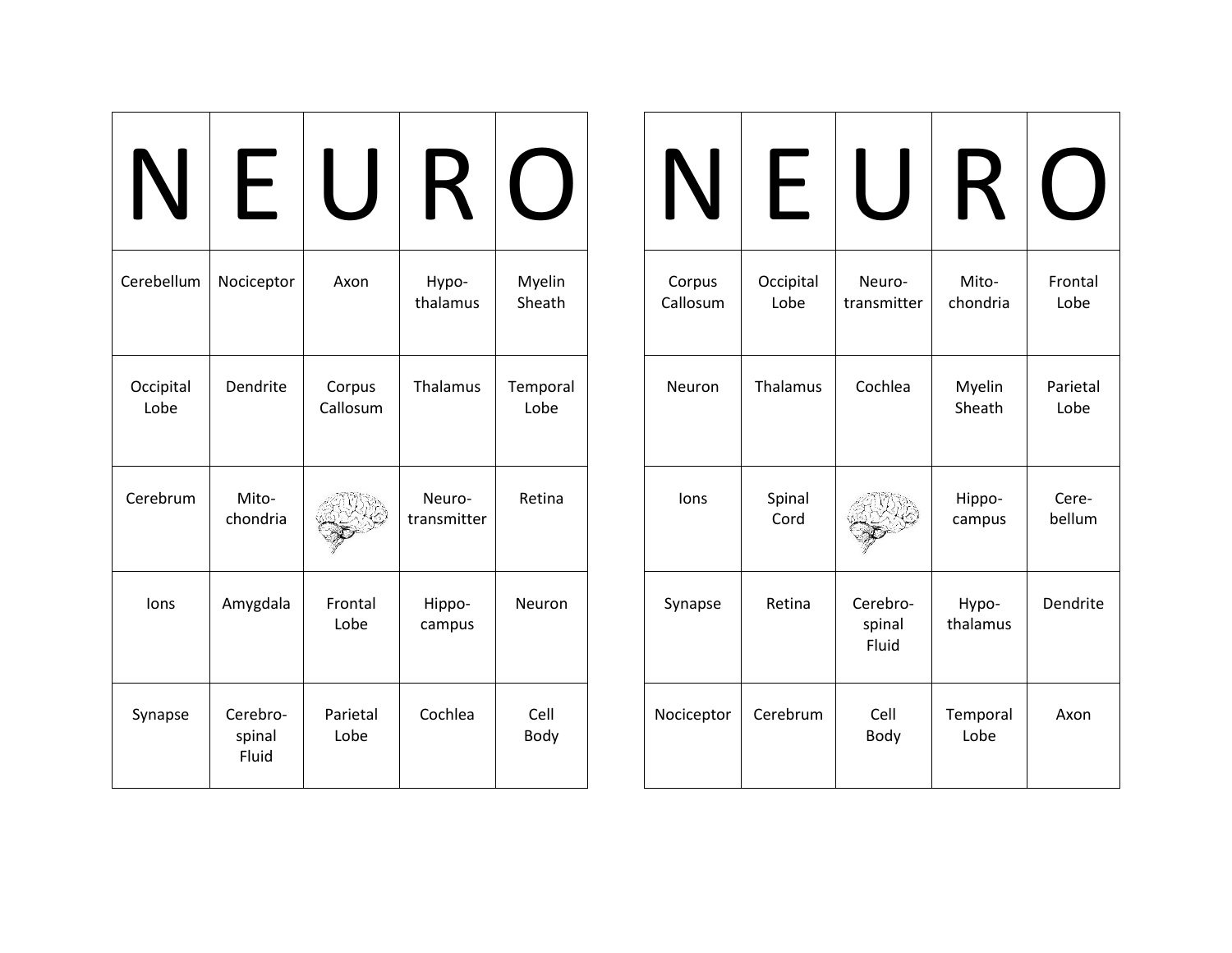| Hypo-<br>thalamus  | Axon                        | Amygdala         | Neuro-<br>transmitter | Thalamus          |
|--------------------|-----------------------------|------------------|-----------------------|-------------------|
| Hippo-<br>campus   | Retina                      | Parietal<br>Lobe | Neuron                | Nociceptor        |
| Cerebellum         | Frontal<br>Lobe             |                  | lons                  | Synapse           |
| Spinal<br>Cord     | Temporal<br>Lobe            | Cochlea          | Dendrite              | Mito-<br>chondria |
| Corpus<br>Callosum | Cerebro-<br>spinal<br>Fluid | Cell<br>Body     | Myelin<br>Sheath      | Cerebrum          |

| IN                          | $\overline{\phantom{0}}$ |                  |                  |                   |
|-----------------------------|--------------------------|------------------|------------------|-------------------|
| Neuro-<br>transmitter       | Retina                   | Amygdala         | Spinal<br>Cord   | Synapse           |
| Cerebro-<br>spinal<br>Fluid | Dendrite                 | Neuron           | Cere-<br>bellum  | Mito-<br>chondria |
| Temporal<br>Lobe            | Cerebrum                 |                  | lons             | Axon              |
| Cell<br>Body                | Nociceptor               | Cochlea          | Myelin<br>Sheath | Hippo-<br>campus  |
| Thalamus                    | Occipital<br>Lobe        | Parietal<br>Lobe | Frontal<br>Lobe  | Hypo-<br>thalamus |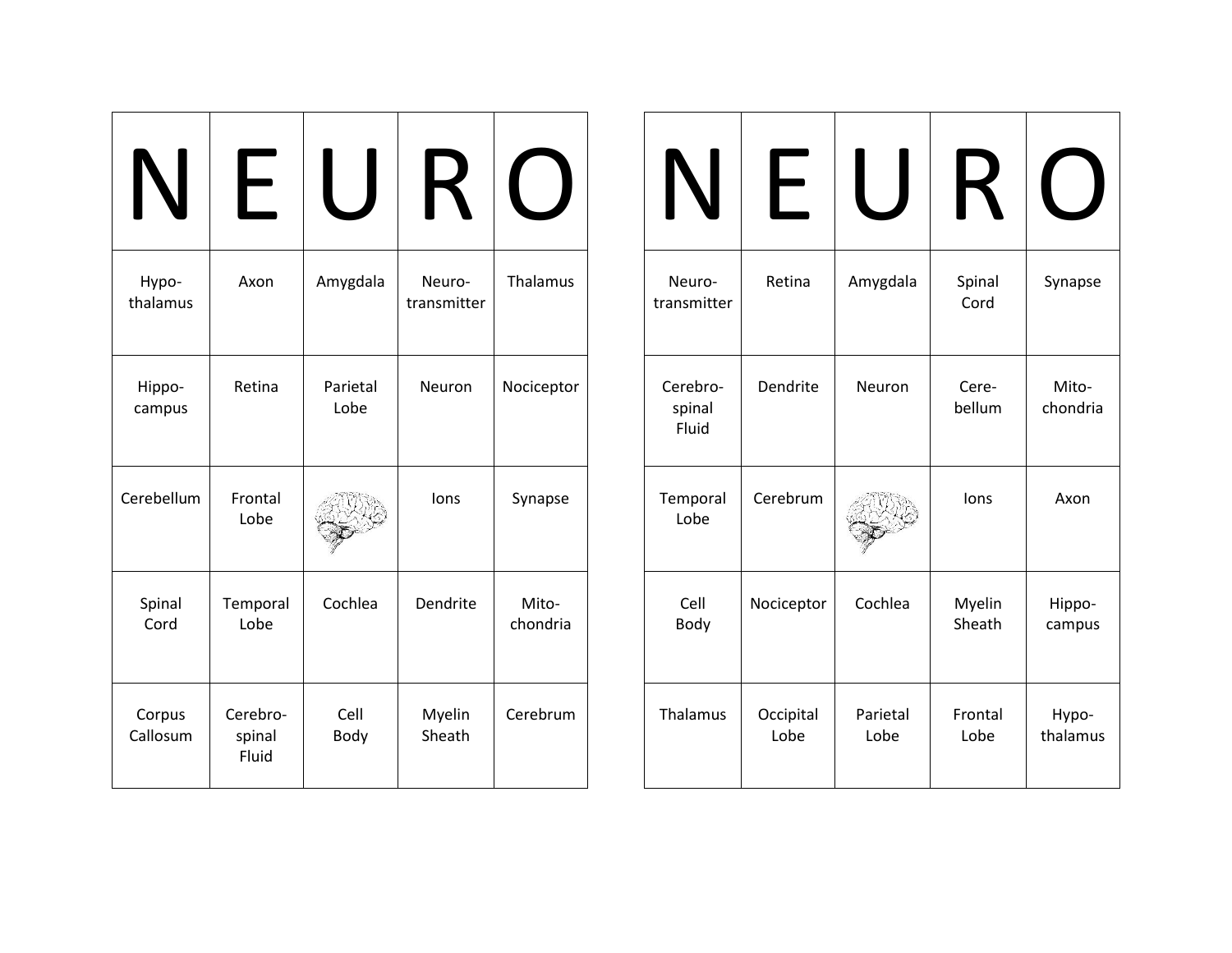| IN                    |                  |                   |                   |                          |
|-----------------------|------------------|-------------------|-------------------|--------------------------|
| Spinal<br>Cord        | Hippo-<br>campus | Neuron            | Nociceptor        | Cerebellum               |
| Frontal<br>Lobe       | Cochlea          | Hypo-<br>thalamus | Thalamus          | Corpus<br>Callosum       |
| Neuro-<br>transmitter | Parietal<br>Lobe |                   | Occipital<br>Lobe | Cell<br>Body             |
| Temporal<br>Lobe      | Cerebrum         | Retina            | Myelin<br>Sheath  | Cerebro-<br>spinal Fluid |
| lons                  | Synapse          | Amygdala          | Dendrite          | Mito-<br>chondria        |

|                             | ┝                  |                  |                  |                       |
|-----------------------------|--------------------|------------------|------------------|-----------------------|
| Retina                      | Mito-<br>chondria  | Nociceptor       | Axon             | Neuro-<br>transmitter |
| Cerebro-<br>spinal<br>Fluid | Occipital<br>Lobe  | Dendrite         | Thalamus         | Spinal<br>Cord        |
| Hippo-<br>campus            | lons               |                  | Myelin<br>Sheath | Amygdala              |
| Cerebrum                    | Temporal<br>Lobe   | Cell<br>Body     | Cochlea          | Frontal<br>Lobe       |
| Neuron                      | Corpus<br>Callosum | Parietal<br>Lobe | Synapse          | Hypo-<br>thalamus     |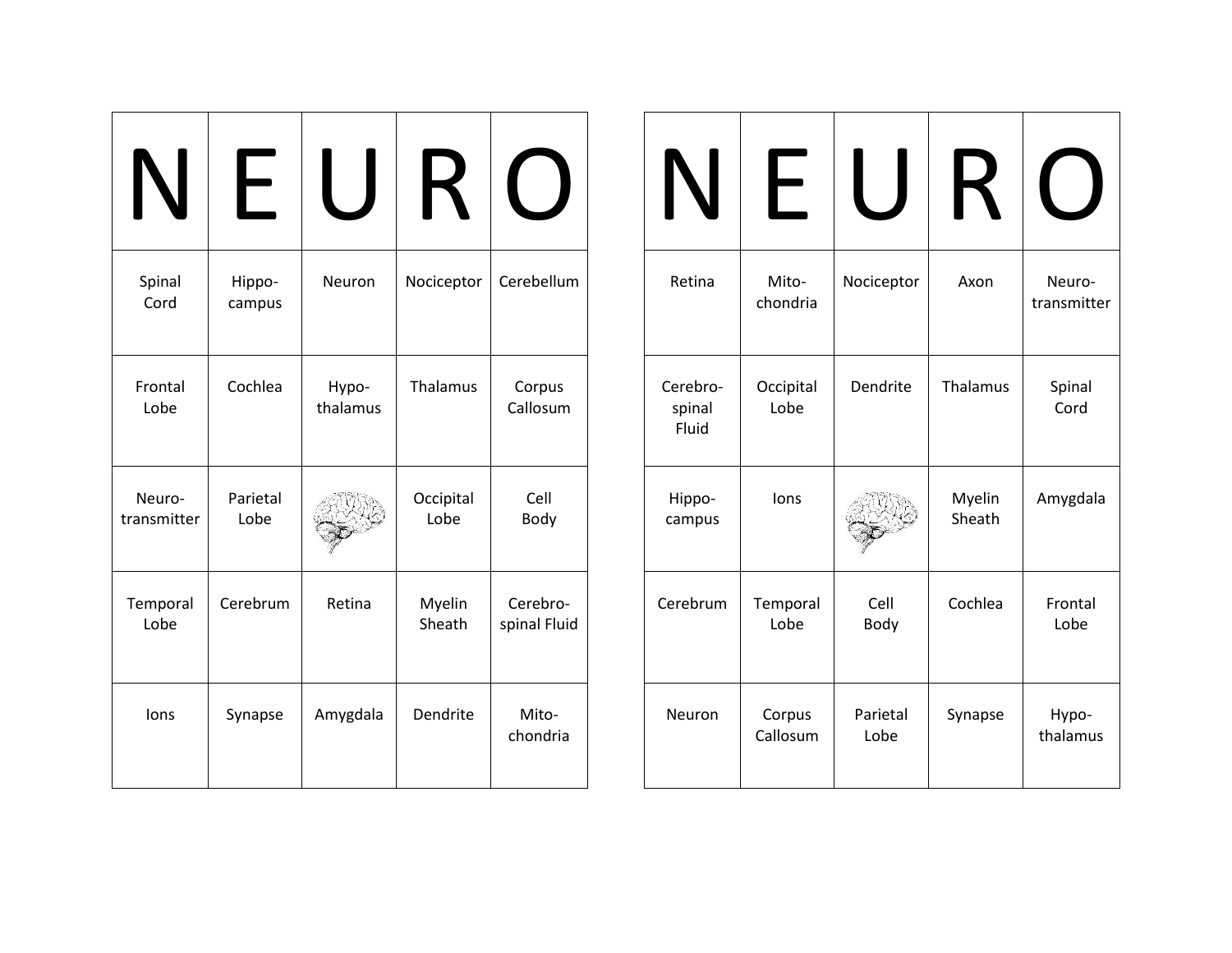|                       |                  |                    | $\blacktriangleright$       |                   |
|-----------------------|------------------|--------------------|-----------------------------|-------------------|
| lons                  | Thalamus         | Corpus<br>Callosum | Cerebro-<br>spinal<br>Fluid | Frontal<br>Lobe   |
| Neuro-<br>transmitter | Cerebellum       | Cochlea            | Cerebrum                    | Hypo-<br>thalamus |
| Cell<br>Body          | Temporal<br>Lobe |                    | Parietal<br>Lobe            | Spinal<br>Cord    |
| Synapse               | Axon             | Myelin<br>Sheath   | Dendrite                    | Neuron            |
| Mito-<br>chondria     | Hippo-<br>campus | Retina             | Occipital<br>Lobe           | Amygdala          |

| IN               | ┝                 |                   | K                     |                             |
|------------------|-------------------|-------------------|-----------------------|-----------------------------|
| Frontal<br>Lobe  | Amygdala          | Neuron            | Neuro-<br>transmitter | Cere-<br>bellum             |
| lons             | Synapse           | Mito-<br>chondria | Cerebrum              | Thalamus                    |
| Temporal<br>Lobe | Axon              |                   | Spinal<br>Cord        | Hypo-<br>thalamus           |
| Hippo-<br>campus | Occipital<br>Lobe | Dendrite          | Cochlea               | Corpus<br>Callosum          |
| Parietal<br>Lobe | Retina            | Myelin<br>Sheath  | Cell<br>Body          | Cerebro-<br>spinal<br>Fluid |